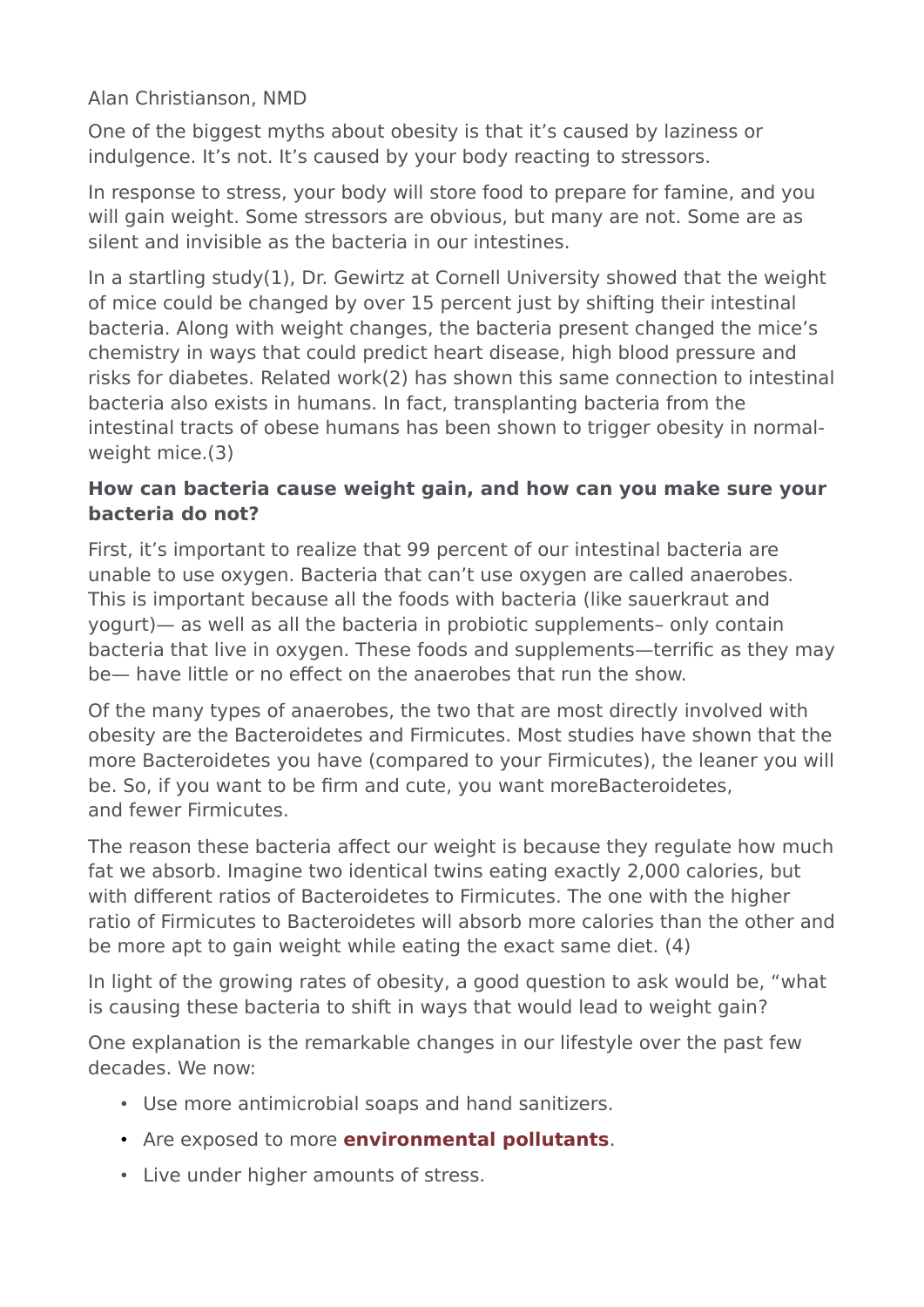It's easy to see the effect of the hand santizers and environmental pollutants. Antimicrobial soaps and hand sanitizers are problems because they kill good bacteria as well as bad ones. Environmental pollutants are toxic to good bacteria, just as they're toxic to us.. But the connection of stress to bacteria is less obvious. How could stress affect bacteria?

Here's how. **[Mental and emotional stress](https://naturemed.org/the-importance-of-stress-reduction-in-overall-health/)** triggers the release of adrenal stress hormones, like cortisol and adrenaline. These stress hormones act on the brain and stimulate the vagus nerve, an important nerve that forms a kind of circuit between the brain and the heart, lungs and, tellingly, the gut .. Stress reduces the blood supply needed to properly digest foods and manage the balance of bacteria. And this tie between your brain and gut is a two-way street, because stress hurts your digestion, and poor digestion makes you feel more stressed. When this vicious cycle gets rolling, your Bacteroidetes are reduced, and you gain weight more easily.

Here are some things you can do to help yourself right now:

- 1. **Eat a high-fiber diet with good carbs**. Because Firmicutes are needed to absorb fats, higher fat diets cause you to have more of them, leading to weight gain.(5)
- 2. **Avoid sugars and processed carbs**. Firmicutes are so well-suited to grow on sugars that they're known to grow rampantly in factories that process sugar-cane into table sugar.(6)
- 3. **Raise your intake of beans**. Beans are among the very best foods to raise your Bacteroidetes.(7) If you can't digest beans, that's likely a sign that you have too few Bacteroidetes. But rather than avoid beans completely, studies(8) have shown that if you add beans into your diet slowly, and stick with them, the symptoms will go away. To train your bacteria to digest beans well, I encourage you to add just 1 tablespoon of pinto beans daily to the evening meal for two weeks. After two weeks, most people are able to digest more typical amounts.
- 4. **Sleep and eat on a regular schedule**. Cutting-edge data(9) have shown that our intestinal bacteria have a rhythm that changes throughout the day just like our sleep-wake cycle. Shift work, jet lag and erratic meal times can hurt our good bacteria just like antibiotics can.

The old way of thinking was that you could only get healthy through strenuous effort and deprivation.

That wasn't fun, and it didn't work anyway.

The new way of thinking about health is very different. Far from being based on pain and suffering, being truly healthy, lean and energized turns out to be a product of being at peace— and in sync with the world around you.

## **REFERENCES**